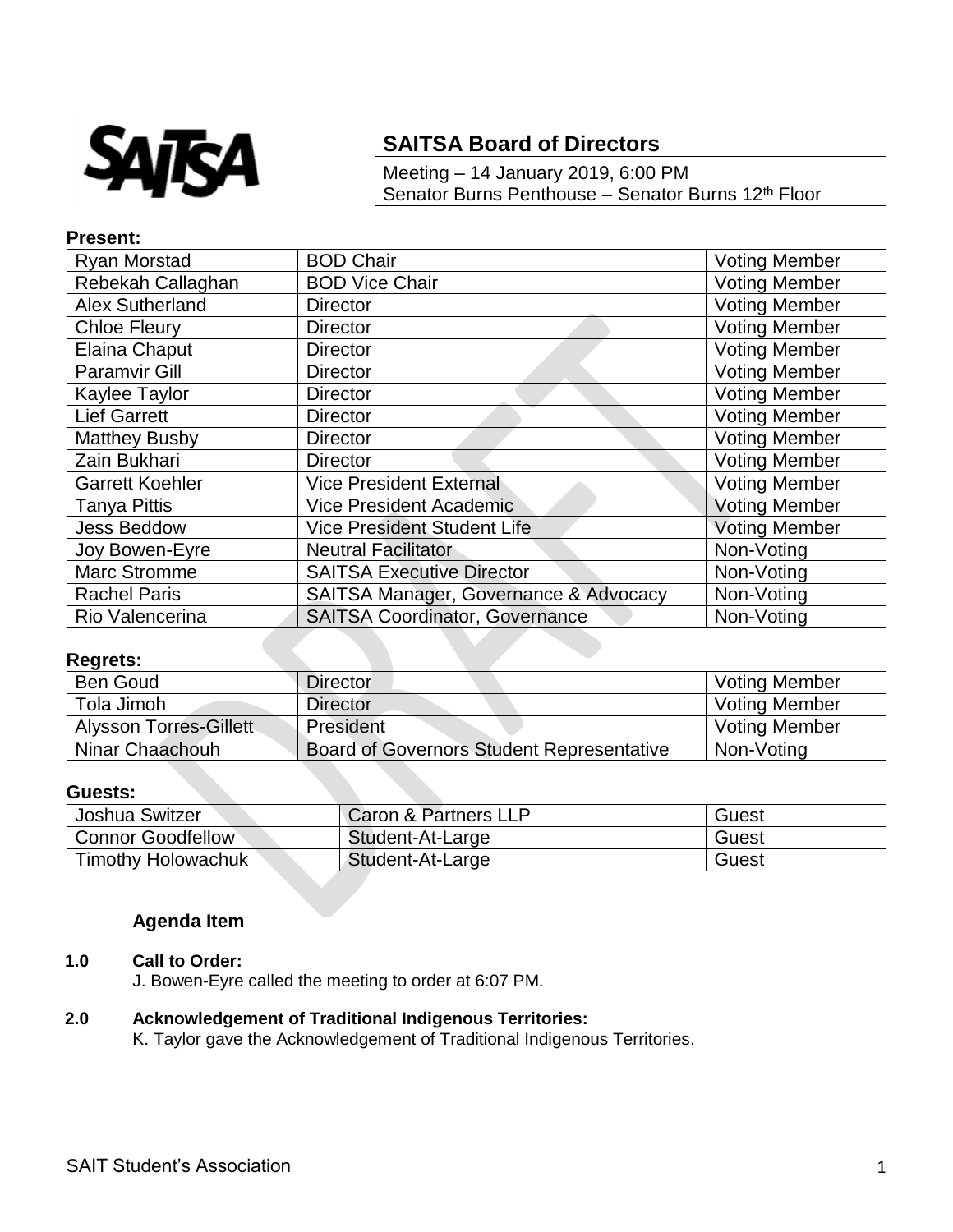## **3.0 Conflict of Interest Check:**

J. Bowen-Eyre reminded the Board of Directors about Conflicts of Interest.

## **4.0 Approval of the Agenda:**

The following amendments were requested:

M. Stromme - to remove item 8.6 (ED Report) as it is a duplicate item that will be addressed in item 11.3.

- G. Koehler to add "Approval of SAITSA Advocacy Plan" as Item 10.2.
- B. Callaghan to add "Ad-hoc Committee Update" as item 9.5.
- R. Morstad tabled item 6.2 until the February 4, 2019 BOD meeting.
- M. Stromme to move SAITSA HQ to Item 5.
- E. Chaput to remove item 8.1 (Presidents Report).

## **Motion:**

Move to approve the agenda as amended.

**G. Koehler/E. Chaput Motion Carried**

# **5.0 SAITSA HQ**

#### **Motion:**

Move to go in-camera with R. Paris and R. Valencerina present, and guests asked to leave at 6:12 PM.

> **R. Morstad/ G. Koehler Motion Carried**

J. Switzer from Caron & Partners LLP presented to the Board.

- B. Callaghan left the meeting at 6:56 PM.
- B. Callaghan rejoined the meeting at 6:59 PM.

#### **Motion:**

Move to go out-of-camera at 7:03 PM.

**J. Beddow/G. Koehler Motion Carried**

#### **6.0 Adoption of Minutes:**

# **6.1 Regular Meeting of the Board from December 3, 2018**

#### **Motion:**

Move to approve the Regular Meeting Minutes of the Board from December 3, 2018.

**B. Callaghan/L. Garett Motion Carried**

#### **7.0 Exploring Governance – "Making a Motion"**

As part of the Board's ongoing efforts to learn and develop as Board members, J. Bowen-Eyre and R. Valencerina explained how motions should be worded to achieve the goals of the board and maintain original intent of the motion.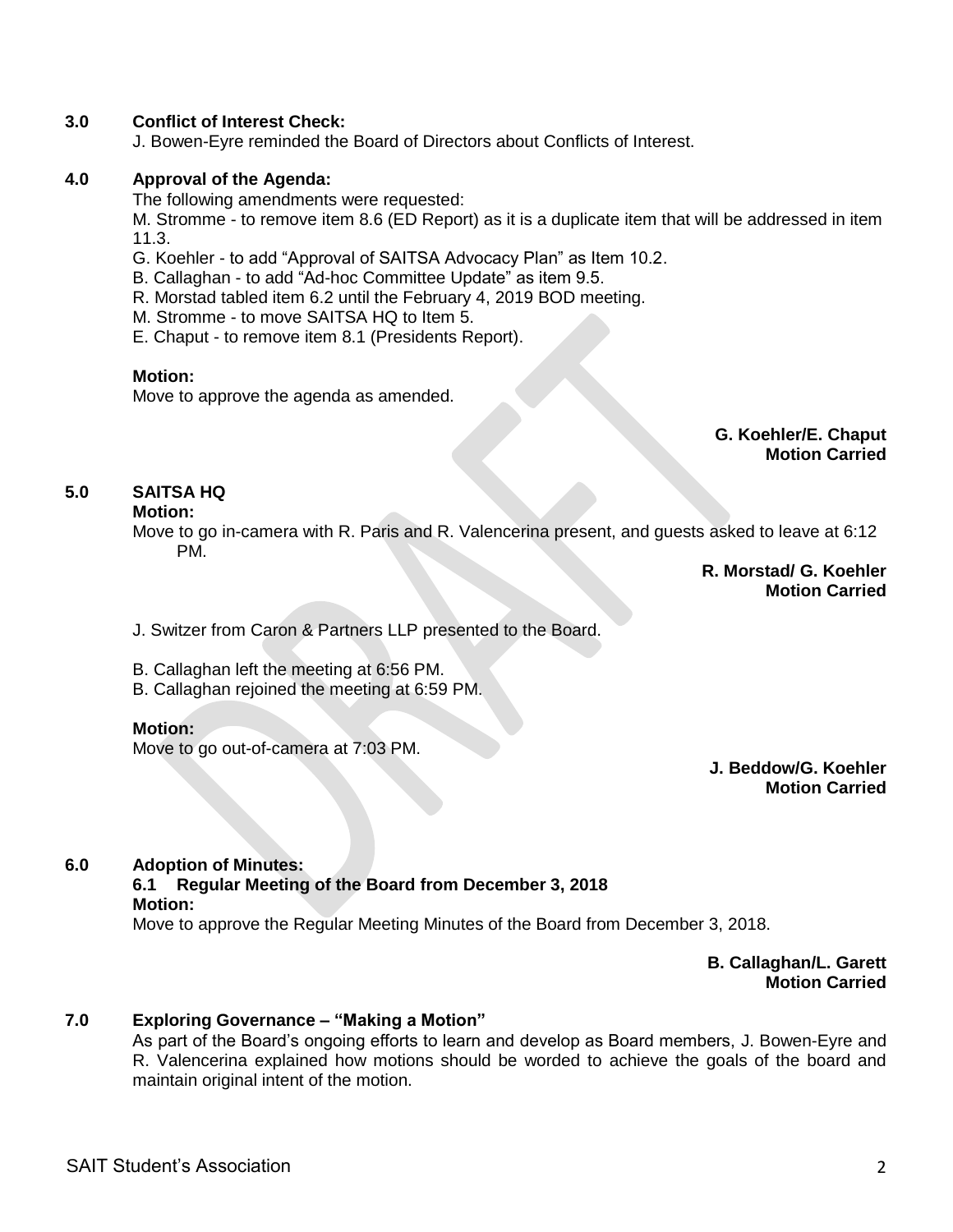## **8.0 Individual Reports**

## **8.1 Vice President Academic:** Report as submitted

#### **8.2 Vice President External:**

G. Koehler added to his submitted report that on Thursday, January 17, he will be attending the Post-Secondary Education Budget consultation to discuss SAITSA's priorities with the government as they develop the budget for 2019.

#### **8.3 Vice President Student Life:**

J. Beddow added to her submitted report that the SAIT Sustainability Committee met before the break and heard a presentation from Coca-Cola

#### **8.4 Board of Governors Student Representative**

R. Morstad gave the update on behalf of N. Chaachouh stating that the next BOG meeting is scheduled for February 6, 2019.

#### **9.0 Committee Reports:**

#### **9.1 Finance Committee**

K. Taylor gave the committee report. The committee met and appointed K. Taylor as Vice-Chair of the Committee, and Timothy Holowachuk as a Student-at-Large member of the committee.

**Motion:** To approve the appointment of K. Taylor as Vice-Chair of the Finance Committee.

**J. Beddow/B. Callaghan Motion Carried**

**Motion:** To approve the appointment of Timothy Holowachuk as Student-At-Large of the Finance Committee.

> **J. Beddow/K. Taylor Motion Carried**

## **9.2 Governance Committee**

R. Morstad updated the Board on the committee's meeting schedule, and informed the board that the vacancy on the committee has been filled.

**Motion:** To approve B. Callaghan to fill the vacancy on the Governance Committee.

**R. Morstad/M. Busby Motion Carried**

#### **9.3 Nominations Committee**

B. Callaghan reported that the Committee has approved its Terms of Reference for approval by the Board.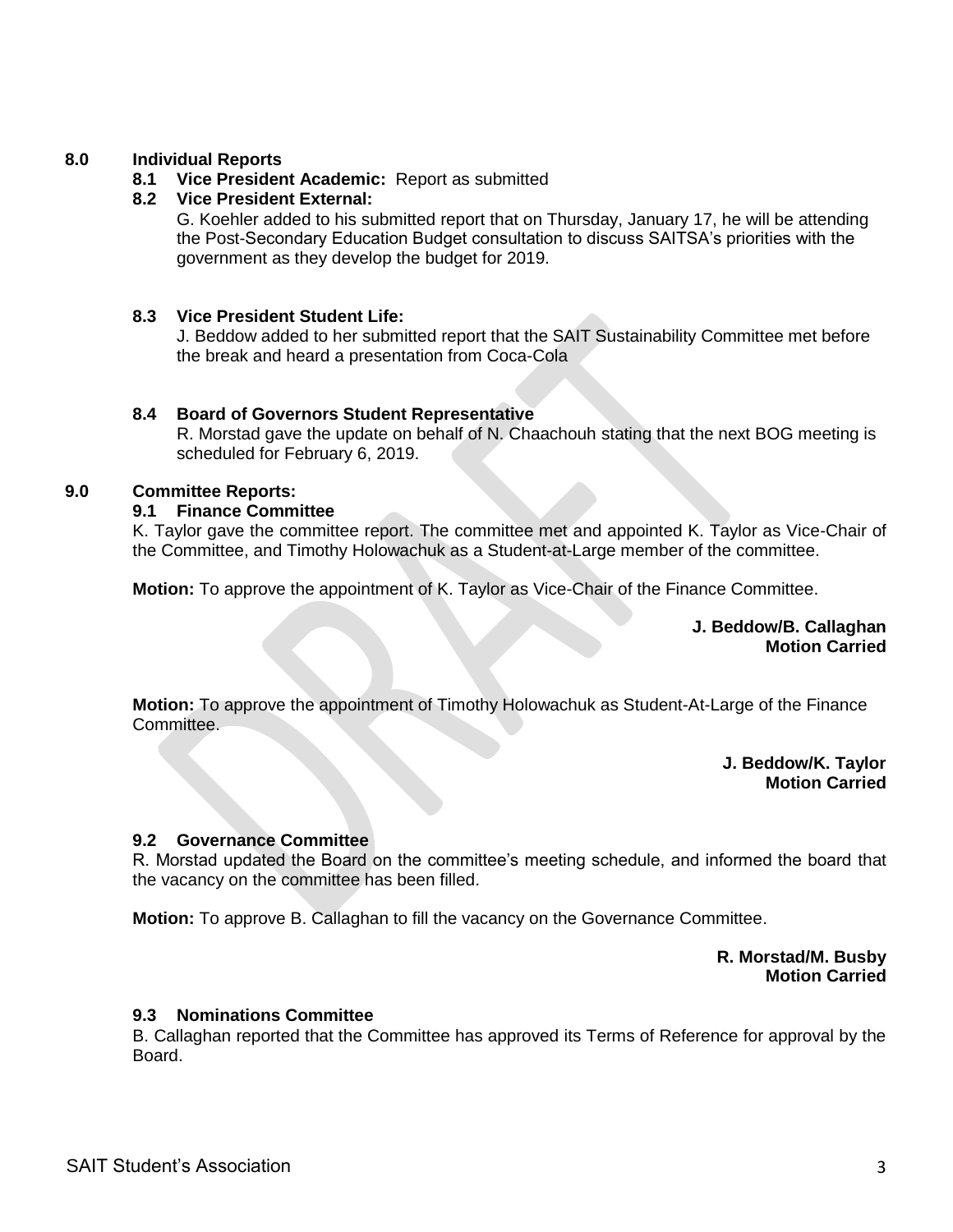R. Morstad stated that as a standing-committee he would prefer if the deliverables outlined in the Terms of Reference are recorded in a separate document.

**Motion:** To approve the Terms of Reference recommended by the Nominations Committee as amended.

> **B. Callaghan/P. Gill Motion Carried**

**Motion:** To amend the previous motion to remove the deliverables section, and have the Nominations Committee create a work plan to be presented to the Board at the February 4, 2019 meeting.

> **G. Koehler/B. Callaghan Motion Carried**

## **9.4 Student Space Expansion Advisory Committee**

M. Stromme reported that the Terms of Reference were designed to gather feedback for the design of the SAITSA HQ building, recommending that the committee be dissolved.

**Motion:** To dissolve the Student Space Expansion Advisory Committee.

**E. Chaput/R. Morstad Motion Carried**

#### **9.5 Ad-Hoc Committee Update**

B. Callaghan provided an update regarding the committee's working timeline to complete their inquiry and activities.

#### **10.0 Action Items:**

#### **10.1 Governance Committee Vacancy Applications**

R. Morstad reported that B. Callaghan applied and was ratified as the appointed member of the Governance Committee.

#### **10.2 Approval of SAITSA Advocacy Plan**

G. Koehler presented the SAITSA Advocacy Plan as it was approved at the May 14, 2018 BOD Meeting, requesting feedback and guidance. The Board indicated that he should proceed with the plan where possible.

# **11.0 Information**/**Discussion:**

## **11.1 Upcoming SAITSA Events**

R. Paris outlined upcoming SAITSA Events.

*Action Item:* Members of the Board are to send their winter semester schedules to R. Paris and R. Valencerina.

#### **11.2 ED Probationary Period Update**